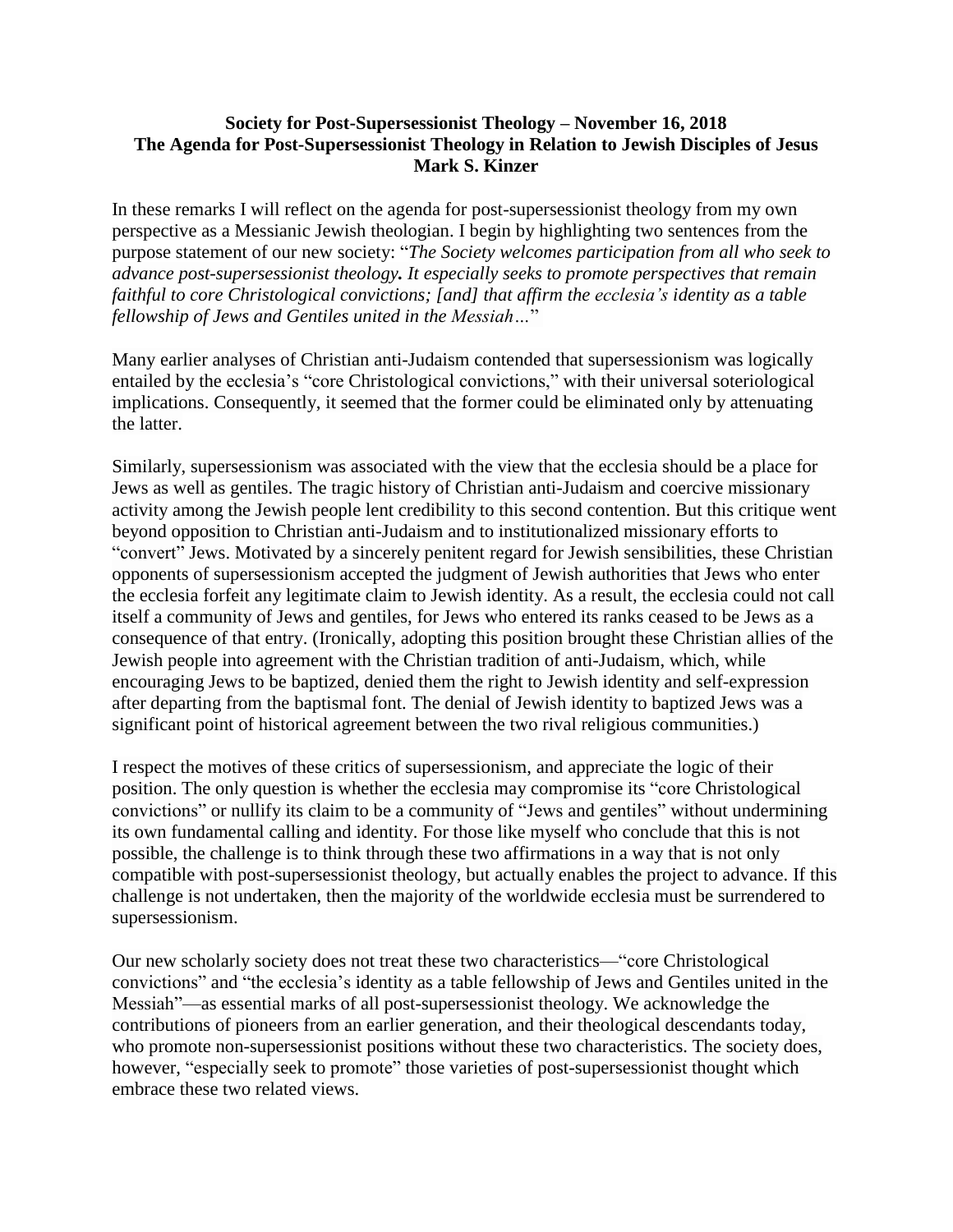I would now like to reflect on the second of these characteristics in order to clarify the meaning of the society's purpose statement as I understand it. The need for such clarification became evident to me through the response of a prominent Christian scholar involved in Jewish-Christian dialogue. He interpreted the clause as a condensed formula expressing my own particular (and he would probably add "peculiar") ecclesiology, known as "bilateral ecclesiology." That was not unreasonable, given my role as one of the founders of the society. But it is not in fact the case.

## What, then, does it mean to "*affirm the ecclesia's identity as a table fellowship of Jews and Gentiles united in the Messiah*?"

To answer that question, I find it helpful to distinguish three different ecclesiological positions which are all consistent with this clause. First, there is the bilateral ecclesiology of *Postmissionary Messianic Judaism*, in which Jewish believers in Jesus are ideally members of distinct Jewish congregational units peopled largely by other Jews, and in which Torah observance is encouraged and rabbinic tradition is honored. Second, there are other forms of Messianic Jewish ecclesiology, in which Jewish believers in Jesus are ideally members of distinct Jewish congregational units, but in which Torah observance is not encouraged or rabbinic tradition is not honored. Third, there are forms of Jewish Christian ecclesiology which preceded the Messianic Jewish movement and still exist today, in which Jewish believers in Jesus are ideally members of Christian congregational units yet acknowledge the enduring theological significance of their own Jewish identity and seek to express that identity in their daily lives (with or without reference to the Torah or rabbinic tradition)

The second and third ecclesiological positions differ from the vision of bilateral ecclesiology articulated in *Post-Missionary Messianic Judaism*, but would each be in accord with the purpose statement of our new society. (I might add that these three approaches could be rendered compatible with one another by removing the word "ideally" from each of the statements, and accounting for the differences among them by reference to circumstantial and vocational diversity rather than theological necessity.)

I think it noteworthy that the strongest and clearest formulation of the intent of this clause of our society's purpose statement is found in the 2015 document produced by the Vatican Commission for Religious Relations with the Jews: *"It is and remains a qualitative definition of the Church of the New Covenant that it consists of Jews and Gentiles, even if the quantitative proportions of Jewish and Gentile Christians may initially give a different impression*" (paragraph 43). The appearance of this sentence in an official Catholic Church document should be sufficient to demonstrate that such thinking is not limited to advocates of "bilateral ecclesiology."

The presence of Jewish believers in Jesus in this society does not mean that the society endorses any particular theological interpretation of Jewish ecclesial existence; nor, as already stated, does it mean that the society excludes or delegitimizes forms of post-supersessionist thought which see no theological significance in such Jewish ecclesial identity. It does mean that this society welcomes the participation of such Jews, and seeks to benefit from their contribution.